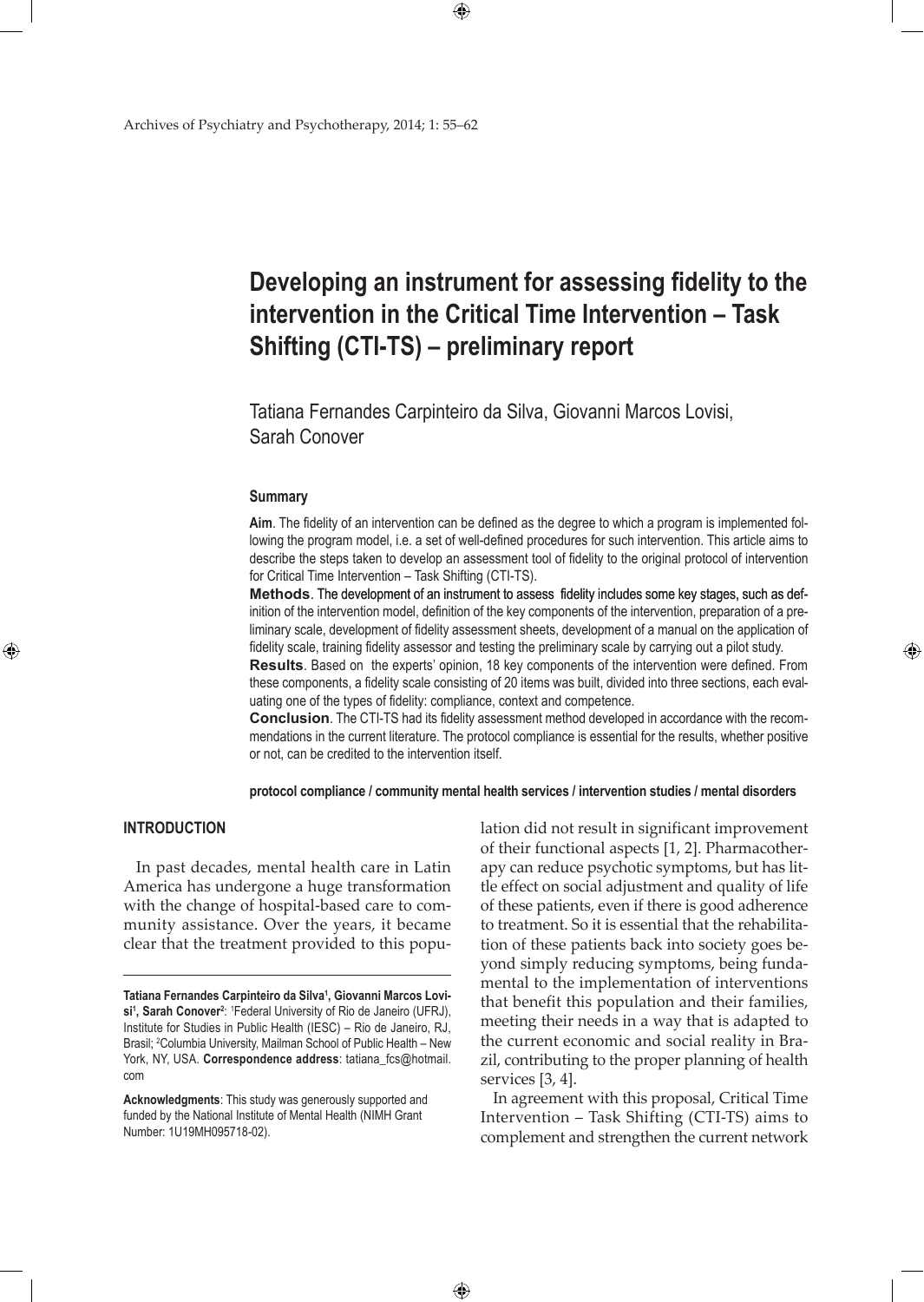of care services. The CTI-TS aims to help individuals who suffer from severe mental illness to engage and stabilize in a continuous care. This is an innovative model with predetermined duration, developed in New York, to be administered during critical periods of treatment, such as the transition between hospitalization and treatment in the community or patient integration into another health service in the community [5]. CTI-TS is designed to address a fundamental gap in the services offered by mental health clinics in Latin America. These clinics are the primary setting for outpatient treatment of individuals with severe mental disorders in the urban areas of Latin America. They offer some basic and important clinical care, such as pharmacological treatment, onsite. A major limitation of many of these clinics is that they offer minimal or no resources or training for the provision of in vivo community-based services, i.e. services delivered outside the clinic facility in homes or elsewhere in the community. In most urban areas, they are only weakly linked to primary health care and are not easily accessible to much of the population.

The literature suggests that although there are effective psychosocial interventions for individuals with severe mental disorders, these interventions are not always put into practice. The main reason for that would be the lack of knowledge about the implementation process. Also observed is the lack of structure and support, and the lack of a defined model for these interventions [6, 7].

So for an intervention to be successful, it is essential that it has not only theoretical and structured guidelines but also a well-defined plan of implementation in order not to compromise the outcomes for the service and for the target population. Consequently, the outcomes of the implementation are prerequisites for the subsequent clinical outcomes [8]. However, it is crucial to distinguish implementation effectiveness and intervention effectiveness, since lack of effectiveness of the intervention could be either due to the fact that the intervention was not really effective or it was a good intervention that was implemented incorrectly.

The fidelity of an intervention can be defined as the degree to which a program is implemented following the program model, i.e.

the set of well-defined procedures for such intervention. The intervention model must specify the type and amount of service that the participants should receive, the way in which this service will be performed and the necessary administrative structure for its implementation [8, 9]. The fidelity instruments quantify the extent to which elements of the model have been implemented properly. Protocol fidelity measures have been required more and more often in mental health. Both in terms of securing scientific publications, such as obtaining financing from agencies such as the National Institute of Mental Health (NIMH), and also to compare the results obtained [10, 11, 12]. The fidelity measures look at adherence to the original protocol, the quantity of activities performed and the quality of these activities [8].

This article aims to describe the steps taken to develop the assessment tool of fidelity to the original protocol of intervention for Critical Time Intervention – Task Shifting (CTI-TS).

#### **Methods**

 $\bigoplus$ 

The implementation of an intervention can be described as a set of specific activities planned to implement a program with known dimensions. The implementation involves efforts to incorporate the intervention in a community practice, service agency, professional association or health system. Therefore, two types of activities and their results can be identified: implementation activities and intervention activities [13]. Thus, the process of implementing an intervention should have its quality assessed in order to ensure that the intervention outcomes will not be impaired.

In developing a new instrument it should be decided how many dimensions will be considered and the amount of items that each dimension will be composed of. Some authors suggest that the number of items in each dimension should be the same, but sometimes this is not feasible. The decision regarding the size of the instrument needs to strike a balance between practical issues for application and the need to cover all elements of the model. An instrument which is too long may cause difficulties during its application, while an instrument which

Archives of Psychiatry and Psychotherapy, 2014; 1: 55–62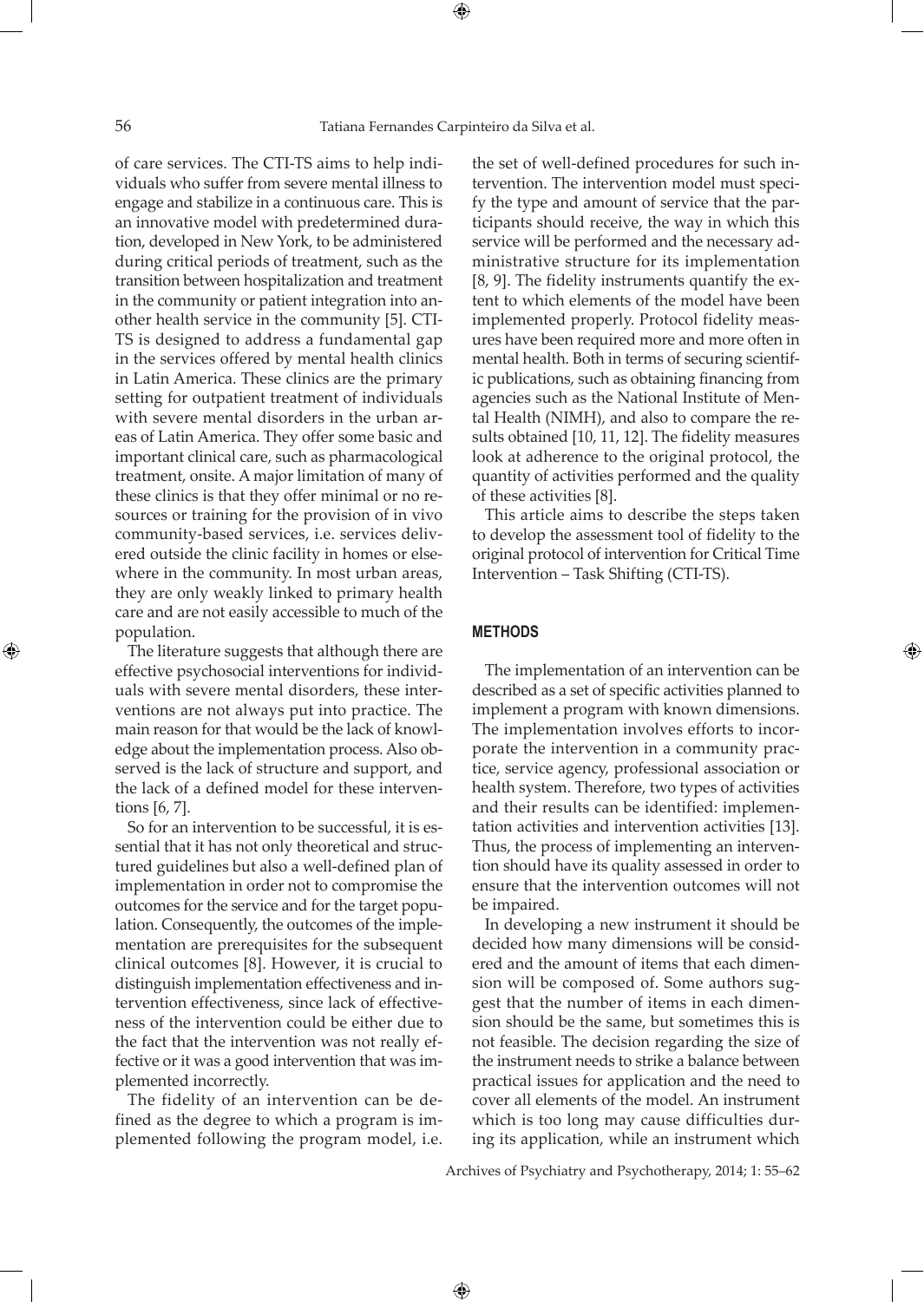⊕

is too short may not be sufficiently comprehensive. The development of an instrument to assess fidelity includes seven key stages [9]:

# **1. Definition of the intervention model**

The first step is to define where the intervention differs from the usual care offered to the target population. Community treatment offered by the public health system (SUS) in psychosocial care centers (CAPS) was considered the standard treatment.

## **2. Definition of the key components of the intervention**

The next step in the development of a scale to assess fidelity is to list properties that are essential to the intervention and are in contrast with the standard treatment offered. These properties are defined by collecting information from the authors of the intervention and reviewing the literature on the topic.

#### **3 . Preparation of a preliminary scale**

⊕

The development of the CTI-TS fidelity scale considered all the material gathered through the authors' reports, bibliography and key components to draft the instrument. Moreover, fidelity scales of evidence-based interventions recorded in the National Registry of Evidence-based Programs and Practices were used as examples [14].

The scale items should consider fidelity to the protocol regardless of the outcomes of the intervention. While some external factors can influence the success of an intervention, the level of fidelity can be assessed based only on those characteristics which are under the control of professionals, not other factors. For example, it would not be appropriate to include an item that assesses the cooperation of the local political administration with a given intervention, or an item that assesses the unemployment rate in the area of vocational program implementation [15].

As important as the preparation of questions is the development of a range of possible answers to each item, which should not be so brief as to lose sensitivity nor so detailed that it impairs the objectivity of the instrument. It is recommended to use 5 to 7-point scales for answers. The order of items should also be carefully established –the scale must begin with more general issues, increasing the complexity progressively. It is recommended that items are divided into different dimensions according to the topic covered and that they do not have different weights to calculate the final score [9].

#### **4 . Development of fidelity assessment sheets**

Forms are designed to help the fidelity rater to collect and record data during their work. These forms facilitate the conversion of information obtained into percentages which are then rated on a scale of fidelity.

# **5 . Development of a manual application of a fidelity scale**

Creating a manual allows the standardization of data collection and thus increases inter-rater agreement. It should contain a clear description of each item of the instrument and the anchors for the score. It should also contain an introductory section about the intervention being evaluated and describe what the objects of assessment for each item will be (e.g. medical records, proper forms, interviews, observation of field work, etc.) [16].

⊕

## **6 . Training the fidelity assessor**

The person responsible for fidelity assessment of an intervention should be familiar with the intervention itself, with the fidelity scale to be used and the auxiliary assessment sheets. The training will have the manual for the application of the scale as a base. It is also advisable that the evaluator has prior knowledge about mental health and should be independent, i.e., not part of the intervention team, in order to avoid bias in the evaluation, since they would have no preconceived notions about the best way to carry out the intervention [10, 16].

Archives of Psychiatry and Psychotherapy, 2014; 1: 55–62

 $\bigoplus$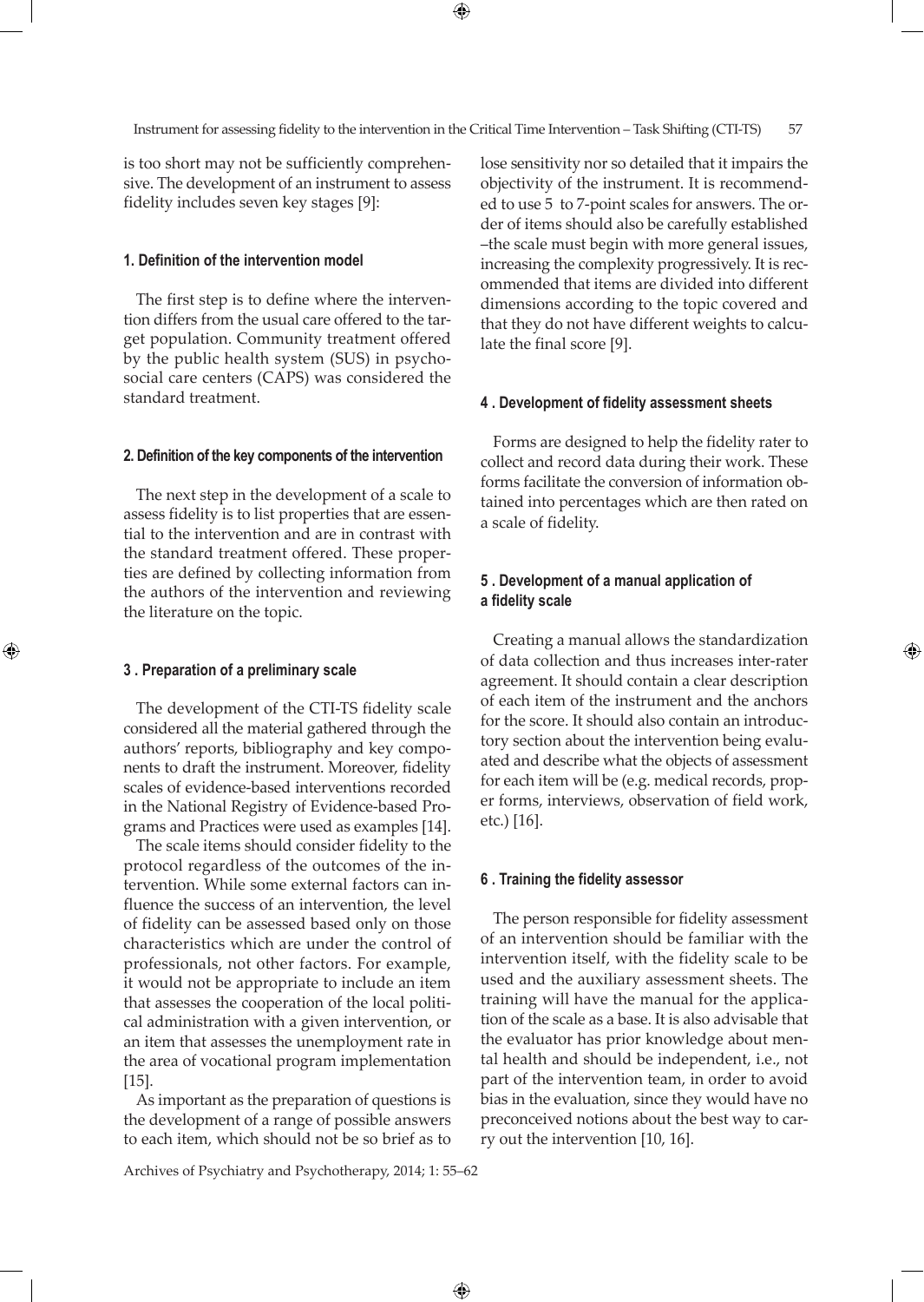⊕

# **7. Test the preliminary scale, the use of assessment sheets and the procedures included in the manual by carrying out a pilot study**

The fidelity scale and assessment sheets developed should be tested in a pilot, after proper training of raters in the method [17].

## **Results**

⊕

Critical Time Intervention – Task Shifting (CTI-TS) is an intervention that proposes the transfer of functions, providing support for a better life for the patient in the community and promoting social integration. Regarding the system itself, it strengthens the connections between mental health services and primary health care. The CTI-TS has a limited duration of up to nine months and can be implemented at a critical moment, for example, when patients are discharged from hospital or when the first attendance is offered to them in a mental health service. During this period, CTI-TS workers establish relationships that will outline the continued use of services. The CTI-TS is conducted by community mental health workers (CMHWs) and peer support workers (PSWs) supervised by mental health professionals. These workers offer community activities and support to engage patients, families, primary care practitioners, peers and other community members in the recovery process. The CM-HWs and PSWs will work synergistically using their experience and distinct capacities.

The CTI-TS is implemented in three consecutive phases: initiation, try-out and transfer of care. Each of these phases is implemented over a period of three months. In the first phase, initiation, the patient and the CTI-TS workers formulate a treatment plan focused on areas identified as crucial to strengthening stability and facilitating engagement in community life. The main task of this phase is to link the subject with appropriate community resources. In the second phase, tryout, support systems that have been established in the first phase are tested. At this stage, these systems are already in place, so the CTI-TS workers and the patient can verify in vivo the functioning of this system and at which points it needs adjustments. The final phase, transfer of care, is devoted to making any necessary fine-tunings in

the individual's network of supports. Long-term, community-based linkages that were previously established should at this point be functioning smoothly. In this phase, the client, CTI-TS workers, and other key service providers should meet to specifically review transfer-of-care issues and long-term goals. The same should occur among the main individuals providing informal support. CTI-TS workers will be withdrawing from the scene gradually, until leaving the patient in the community, using the support systems implemented along the intervention.

In this context, 18 key components of this intervention were defined (Table 1 – *next page*) and from these theCTI-TS fidelity scale was built. The scale consists of 20 items, divided into three sections, each evaluating one of the types of fidelity: compliance, context and competence. Compliance refers to the extent to which the practitioner uses the core intervention components prescribed by the evidence-based program or practice and avoids those proscribed by the program or practice. Context refers to the prerequisites that must be in place for a program or practice to operate (e.g., staffing qualifications or numbers, practitioner-consumer ratio, supervisor-practitioner ratio, location of service provision, prior completion of training). Given the key interpolative role of coaching between staff selection and training on the one hand and staff performance assessments on the other hand, research is needed that evaluates the relative contributions of selection, training, and coaching and (especially) interaction effects among the three factors. Competence refers to the level of skill shown by the therapist in using core intervention components as prescribed while delivering the treatment to a consumer (e.g., appropriate responses to contextual factors and consumer variables, recognizing the key aspects of presenting problems, understanding the consumer's individual life situation, sensitivity).

Each scale item is scored using a Likert scale of five points, ranged from 1 = not implemented to 5 = implemented optimally. For each item there is a corresponding evaluation form that helps the evaluator to collect and record data while working. These forms guide the conversion of data into percentages in an easy and practical way so that correct values are then scored on a scale of fidelity, avoiding misclassification.

Archives of Psychiatry and Psychotherapy, 2014; 1: 55–62

 $\bigoplus$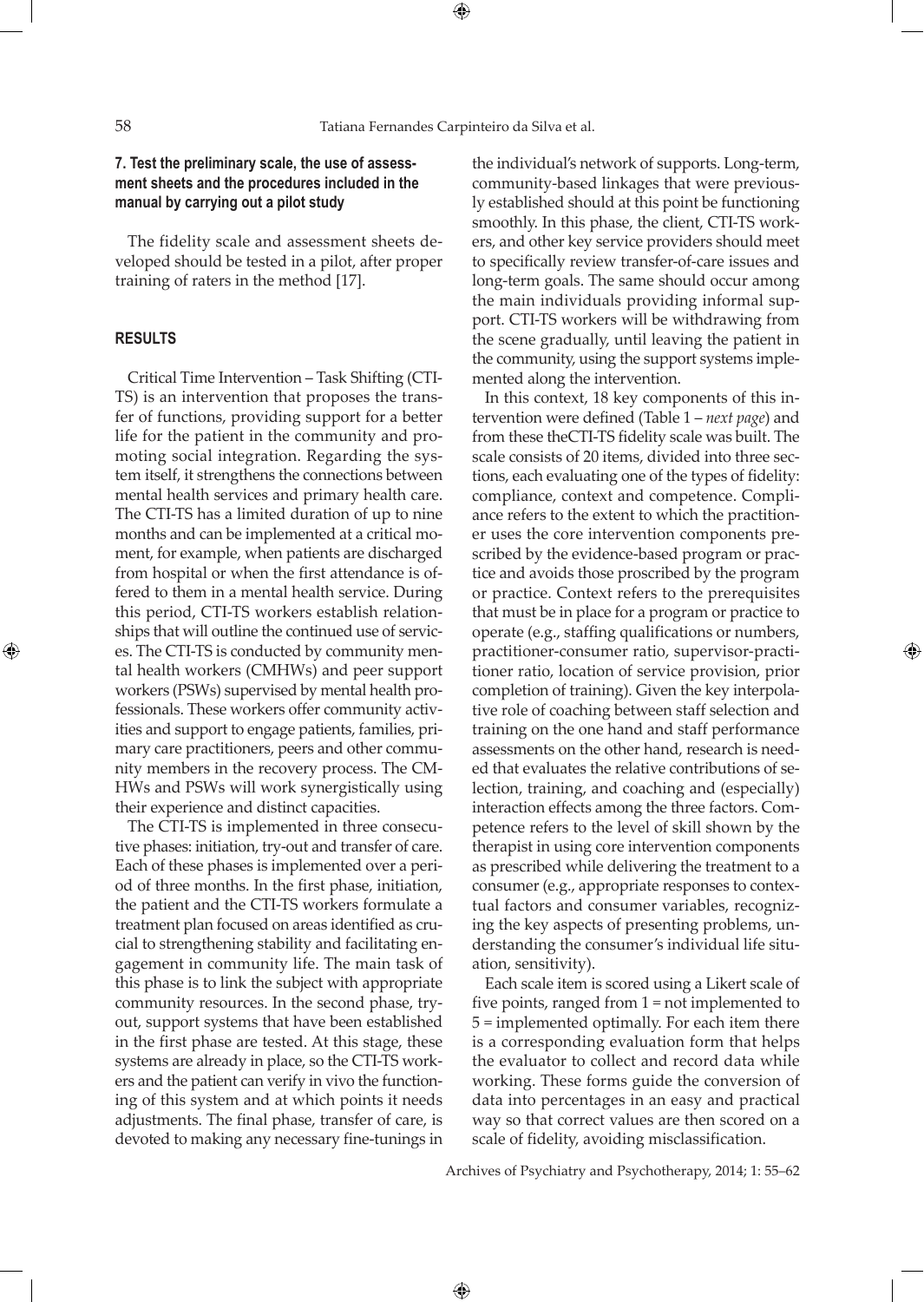Instrument for assessing fidelity to the intervention in the Critical Time Intervention – Task Shifting (CTI-TS) 59

**Table 1**: 18 key components of the CTI-TS intervention

| 18 key components of the CTI-TS intervention                                                |                                                                                       |
|---------------------------------------------------------------------------------------------|---------------------------------------------------------------------------------------|
| Limited number of cases per each CTI-TS agent                                               | Strengthening community ties through mediation<br>and negotiation                     |
| Presence of two types of agents - peer support worker<br>and community mental health worker | Relationship between agents and CTI - TS patients based<br>on social solidarity       |
| Standardized training for CTI-TS agents                                                     | Ready availability of CTI-TS agents for patients                                      |
| Duration limited to 9 months                                                                | Focus on 1-3 pre-established areas                                                    |
| Gradual decrease of service intensity                                                       | Presence of basic structural features                                                 |
| Harm reduction approach, behavior change                                                    | Create connection between family, primary care services<br>and mental health services |
| Fast establishment of links with the community                                              | Maintaining close contact with patients more likely<br>to abandon treatment           |
| Regular supervision meetings with all staff to review the case<br>of each patient           | Presence of three distinct phases                                                     |
| Avoid becoming the main source of care for patients                                         | Assessment of patient needs in the community                                          |

The rater should receive standardized training based on manual application of the scale to avoid errors of judgment. This training includes the presentation of the intervention with regard to appropriate implementation, the target population, the phases and specific training for fidelity assessment.

Each period of assessment for CTI-TS considers the past 3 months. Each evaluation of fidelity lasts about 3 days, 2 days for observation of a regular meeting of supervision, brief interview with the supervisor and collection of data recorded on specific intervention forms. The third day is reserved for observing the field work of CTI-TS workers and brief interviews with these professionals.

## **Discussion**

⊕

Individuals suffering from mental disorders require complementary interventions and support to successfully engage in a continued longterm care. The Critical Time Intervention Task-Shifting (CTI-TS) was developed from these concerns, aiming to complement and strengthen the network of existing care services. The CTI-TS is intended to help individuals who suffer from severe mental illness to engage and stabilize in a continuing care. This is an innovative model developed in New York, to be administered during a critical and limited period5.

Ensuring the fidelity of an intervention allows it to be disseminated widely, maintaining its integrity to the principles and techniques originally proposed. This allows checking whether the professionals involved have received proper training, and whether the frequency and intensity of the intervention procedures meet the minimum criteria determined by the model. With the results obtained from an intervention faithful to the original model, its effectiveness can be determined as well as its "dose-response" function, that is, how much improvement was observed and the number of contacts between professionals and patients [18, 19].

The assessment of fidelity in psychosocial interventions not only focuses on the conduct of professionals, but also addresses the structural aspects of the program such as the qualification of the professionals involved, the ratio number of patients to professionals, the location of the services offered, the material to be used by professionals, and the integration between the usual care and intervention proposal. Therefore, the development of a manual for a psychosocial intervention is a complex task that involves many aspects and indicating which elements of the model should be evaluated [9].

Assessing the fidelity of an intervention is useful both for reasons related to research and as a practical matter. Regarding research, the measure of fidelity ensures the internal validity of the study confirming that the manipulation of the

Archives of Psychiatry and Psychotherapy, 2014; 1: 55–62

 $\bigoplus$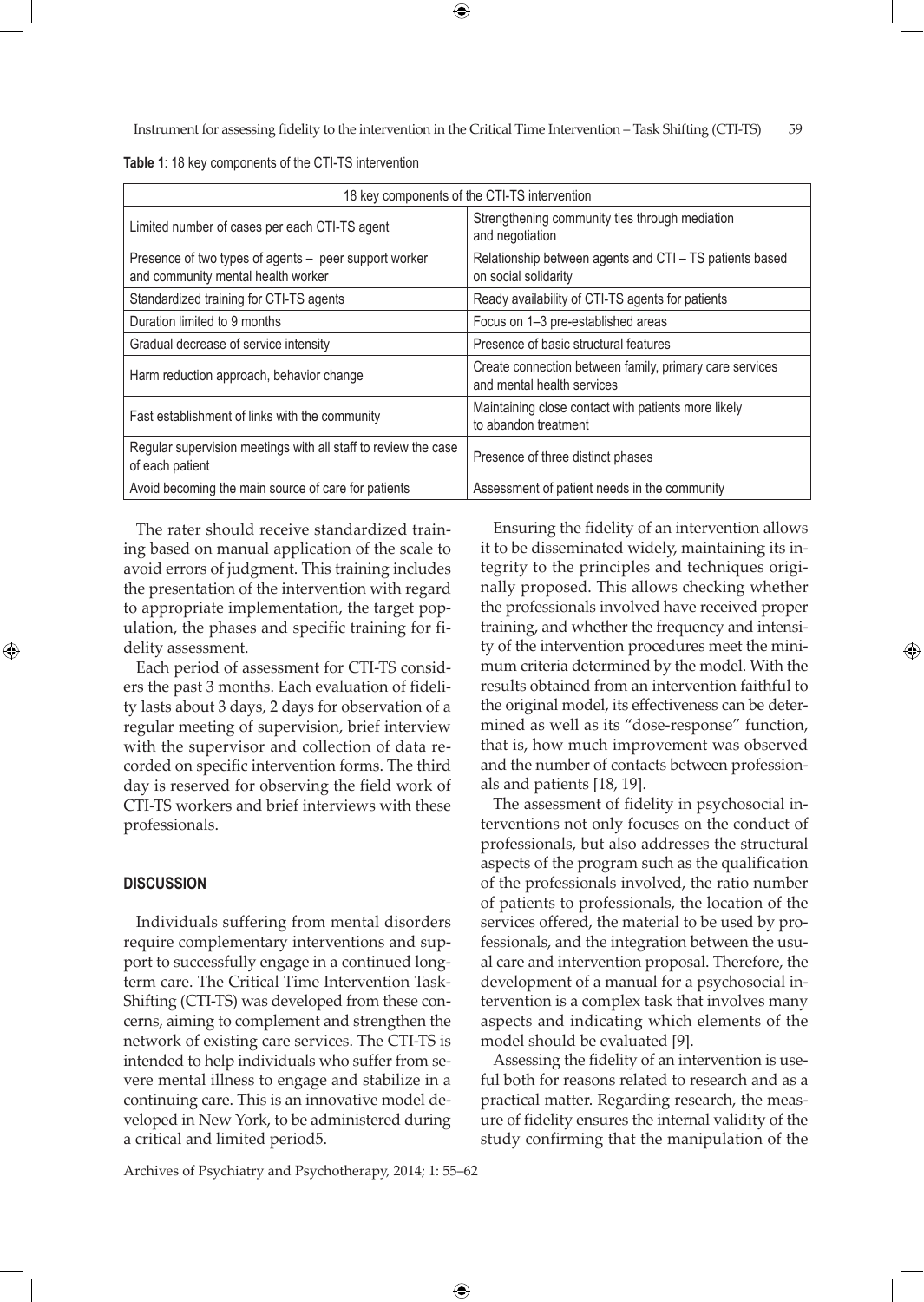independent variable occurred as planned. This allows differentiating the intervention from usual care (control group). Assessing the fidelity of an intervention is especially important in multicenter studies in which some results may be more prevalent in some sites than others. The fact that some programs distance themselves from the original model may explain this, hence the importance of assessing fidelity in different centers where an intervention is being implemented [20]. More than simply documenting how the original model was followed, fidelity also provides information to carry out necessary changes during the course of the intervention so that the procedures do not distance themselves from the protocol and excellence in the implementation process is achieved [12].

Evaluation of fidelity is also fundamental in longer-term studies to ensure that adherence to the protocol does not decrease over time, especially when changes occur in the organization of the professionals involved [21].

The fidelity measure is also important to facilitate communication in the literature. Systematic reviews aim to analyze the extent to which results of certain studies are generalizable, i.e., their external validity. When an intervention is implemented with certain variations in procedures at different centers, it is difficult to include such studies in a single revision. Ideally, a review should include studies that were implemented with minimal variations of the protocol, i.e. studies that were evaluated by the same instrument for measuring fidelity and obtained a minimum level of agreement with the original protocol. Fidelity scoring scales can also be used as an independent variable in a metanalysis10.

Some studies have associated fidelity to the protocol to the results of the intervention. Mc-Grew et al22 found significant correlation between the fidelity of an intervention and a reduction in using hospital services. Latimer [23] evaluated a sample of 34 centers implementing ACT (Assertive Community Treatment), and concluded that centers which have implemented the intervention with greater fidelity to the original protocol obtained better results at the end of the study than those with low fidelity. Such associations can help in identifying critical elements – predictors of patient outcomes. This

is related to the predictive validity of the assessment of fidelity [10].

Regarding the practical uses of the assessment of fidelity, an example could be the introduction of an intervention to a population that has no previous experience with the model. The fidelity instrument can be used as a quick reference to the essential points of the protocol and as a starting point for estimating the costs of its implementation. It can also be used to communicate key elements of the intervention to the professionals who will participate in the implementation as well as to patients and their families24.

Managers can use funding of certain interventions of fidelity measures for monitoring the quality of implementation in different centers, for example, comparing different regions (urban vs. rural), comparing individual centers and by comparing the overall mean maintaining fidelity in the course of implementation time. Such comparisons are useful in identifying regional problems that may reflect different cultural, economic and social contexts. By identifying a region with difficulty in implementation, the problem can be corrected in time. The monitoring of fidelity may be useful not only to managers, but also to individual centers for self-evaluation over time [9].

In the case of CTI-TS, it is indicated that fidelity assessment is not carried out before the start of the first 6 months of the intervention, because this is enough time for the professionals involved to get used to the procedures and conduct preliminary adjustments in the implementation process. Moreover, it is appropriate that the number of cases per agent is already complete at the time of the assessment of fidelity, and already there are patients allocated at different phases of the intervention. This has the advantage of covering the greatest number of items in the final score scale, since some items are phase specific. So this score is more reliable of intervention fidelity.

It is recommended that fidelity assessment is held every three months to minimize recall biases in interviews of professionals and allow any deviation in the implementation to be recognized and corrected in time to prevent the loss of effectiveness, but without burdening the implementation with frequent valuations.

Archives of Psychiatry and Psychotherapy, 2014; 1: 55–62

 $\bigoplus$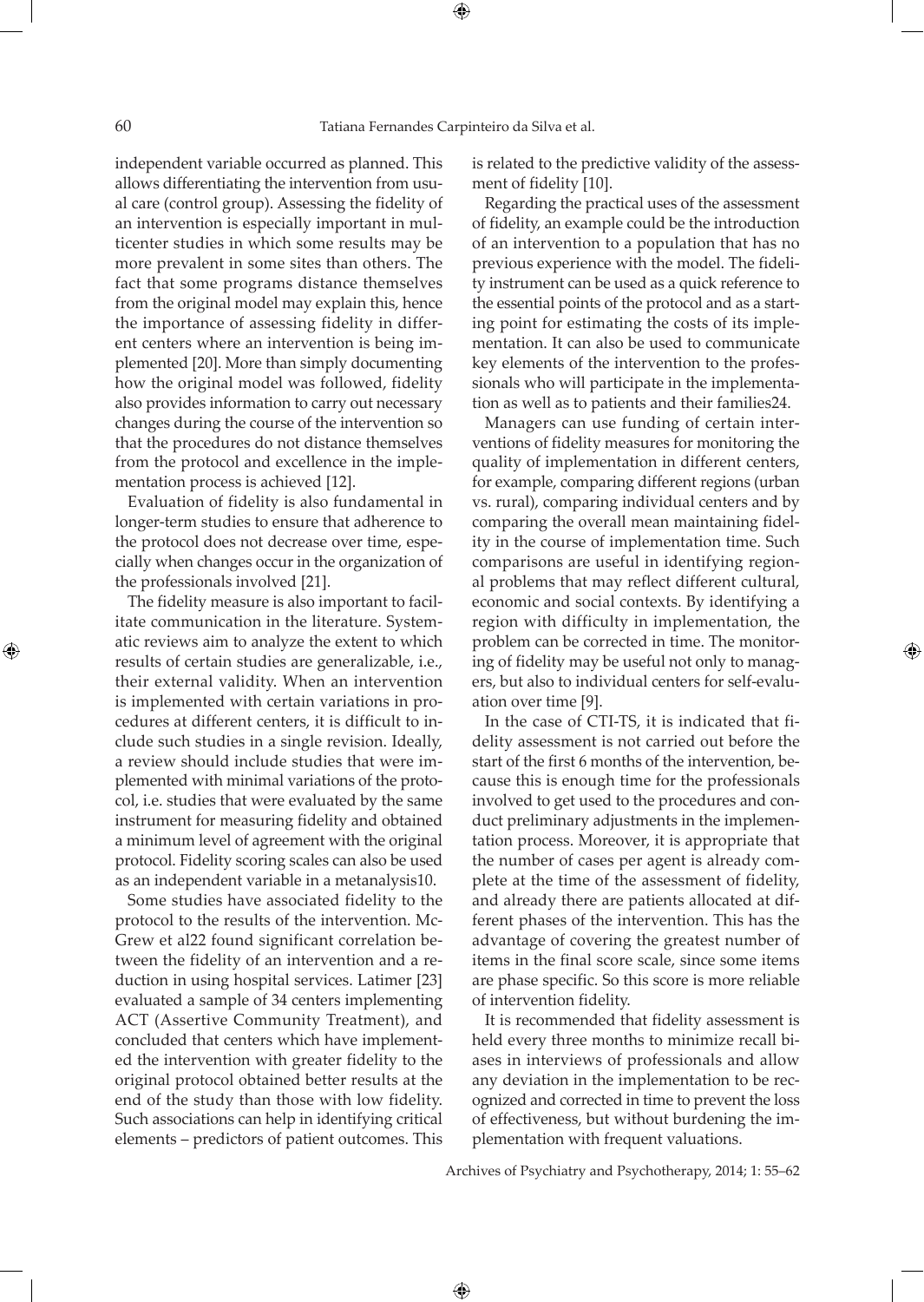Instrument for assessing fidelity to the intervention in the Critical Time Intervention – Task Shifting (CTI-TS) 61

 $\bigoplus$ 

The literature suggests that the most accurate assessment of fidelity involves the analysis of different sources such as medical records, appropriate forms of intervention, interviewing the professionals involved, observation fieldwork, self-administered questionnaires, participation in supervisory meetings, among others9,10. This has advantages and disadvantages: the increased accuracy obtained by evaluating multiple sources is accompanied by rising costs. On the other hand, a simple review of medical records and forms may not be sufficient to capture the essence of the work. The presence of disagreement between sources can be useful in the identification and resolution of problems in the implementation of a model [25].

After the development of the scale, its feasibility should be tested in practice in a pilot study, during which both aspects of the content and the psychometric properties of the instrument should be assessed. Content analysis can identify problems in terminology, description and item scores, assess the adequacy of the scale of responses, observe if there are important topics identified in practice that were not included in the scale, as well as increasing the expertise of the performance evaluator. Psychometric analysis determines the reliability and validity of an instrument [17]. This is a limitation of the present article, since the psychometric properties of the fidelity scale have not been tested so far, as the pilot study in Brazil has not yet started.

⊕

The implementation of a psychosocial intervention involves several steps, such as the adaptation of the proposal to the local context, the development of a manual to be used as a guide, the description of the personal and structural components necessary to carry out the intervention and the development of a method to assess the fidelity in relation to the theoretical model [13].

The CTI-TS had its fidelity assessment method developed in accordance with the recommendations in the current literature. Future studies will evaluate the psychometric properties, feasibility and implementation cost. Fidelity to the protocol is essential for the results, whether positive or not, can be credited to the intervention itself [9, 10, 13]. Furthermore, in the case of an intervention that will be used in various locations, it is essential that all involved centers develop the

intervention in a reliable manner so the results can be comparable.

## **References**

- 1. Mello MF, Mello AA, Kohn R. Epidemiologia da saúde mental no Brasil. Porto Alegre: Artmed; 2007.
- 2. Thornicroft G, Susser E. Evidence-based psychotherapeutic interventions in the community care of schizophrenia. The British Journal of Psychiatry. 2001; 178: 2–4.
- 3. Chowdur R, Dharitri R, Kalyanasundaram S, Suryanarayana N. Efficacy of psychosocial rehabilitation program: The RFS experience. Indian J Psychiatry. 2011; 53: 45–48.
- 4. Penn D, Mueser K. Research update on the psychosocial treatment of schizophrenia. American Journal of Psychiatry. 1996; 153: 607–617.
- 5. Valencia E, Susser E, Torres FA, Conover S. Critical time intervention for homeless mentally ill individuals in transition from shelter to community living. In: Breakey W, Thompson J, editors. Mentally ill and homeless: special programs for special needs. New Jersey, Newark: Gordon and Breach Science Publishers, 1997. p. 75–94.
- 6. McHugo GJ, Drake RE, Whitley R, Bond GR, Campbell K, Rapp CA, et al. Fidelity outcomes in the National Evidence-Based Practices Project. Psychiatric Services. 2007; 58: 1279–1284.
- 7. Torrey W, Lynde D, Gorman P. Promoting the implementation of practices that are supported by research: the National Implementing Evidence-Based Practices Project. Child and Adolescents Clinics of North America. 2005; 14: 297–306.
- 8. Proctor E, Silmere H, Raghavan R, Hovmand P, Aarons G, Bunger A, Griffey R, Hensley M. Outcomes for implementation research: conceptual distinctions, measurement challenges and research agenda. Adm Policy Ment Health. 2011; 38: 65–76.
- 9. Bond GR, Williams J, Evans L, Salyers M, Kim HW, Sharpe H, Leff HS. Psychiatric rehabilitation fidelity toolkit. Cambridge, MA: Human Services Research Institute; 2000.
- 10. Bond GR, Evans L, Salyers MP, Williams J, Kim HK. Measurement of fidelity in psychiatric rehabilitation. Mental Health Services Research. 2000; 2: 75–87.
- 11. Heflinger CA. Implementing a system of care: Finding from the Fort Bragg Evaluation Project. Journal of Mental Health Administration. 1996; 23: 16–29.
- 12. Henggeler SW, Pickrel SG, Brondino MJ. Multisystemic treatment of substance-abusing and -dependent delinquents: Outcomes, treatment fidelity, and transportability. Mental Health Services Research. 1999; 1: 171-184.
- 13. Fixsen D, Naoom S, Blasé K, Friedman R, Wallace F. Implementation Research: A synthesis of the literature. Tampa, FL:

Archives of Psychiatry and Psychotherapy, 2014; 1: 55–62

 $\bigoplus$